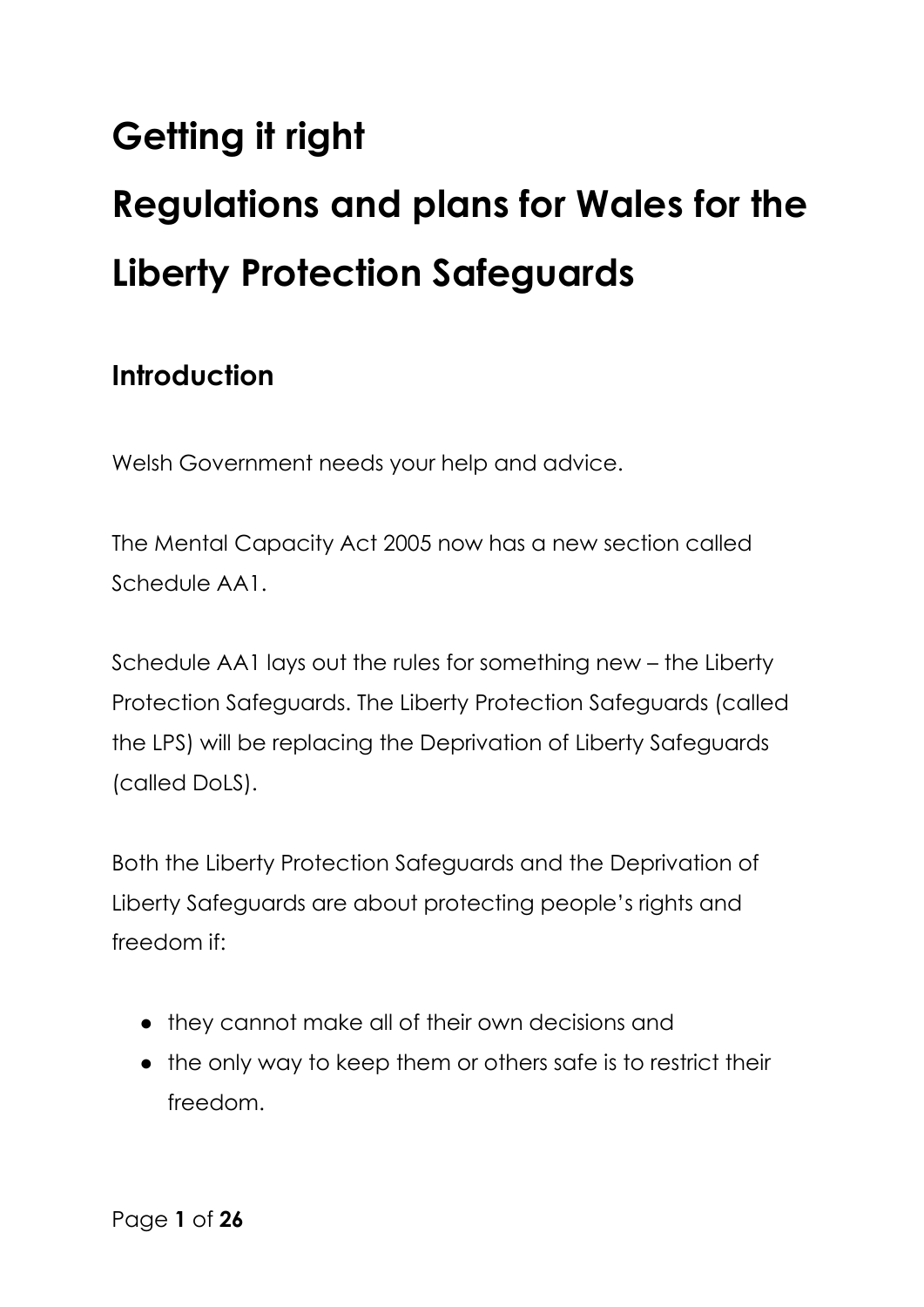Until the Liberty Protection Safeguards are introduced, people will still be protected by the Deprivation of Liberty Safeguards.

There are two big differences between the Liberty Protection Safeguards and the Deprivation of Liberty Safeguards:

- Deprivation of Liberty Safeguards are only for adults. The Liberty Protection Safeguards will be for young people aged 16 and 17 too.
- Deprivation of Liberty Safeguards are only for people in hospitals and registered care settings (e.g. care homes). The Liberty Protection Safeguards will apply in many more places, including people's own homes.

The change from the Deprivation of Liberty Safeguards to the Liberty Protection Safeguards applies to England and Wales. However, Wales will have its own Regulations about how to put the change into practice.

This Welsh Government consultation is about how to put the Liberty Protection Safeguards into practice in Wales.

As part of this, Welsh Government has written four sets of Regulations. They cover: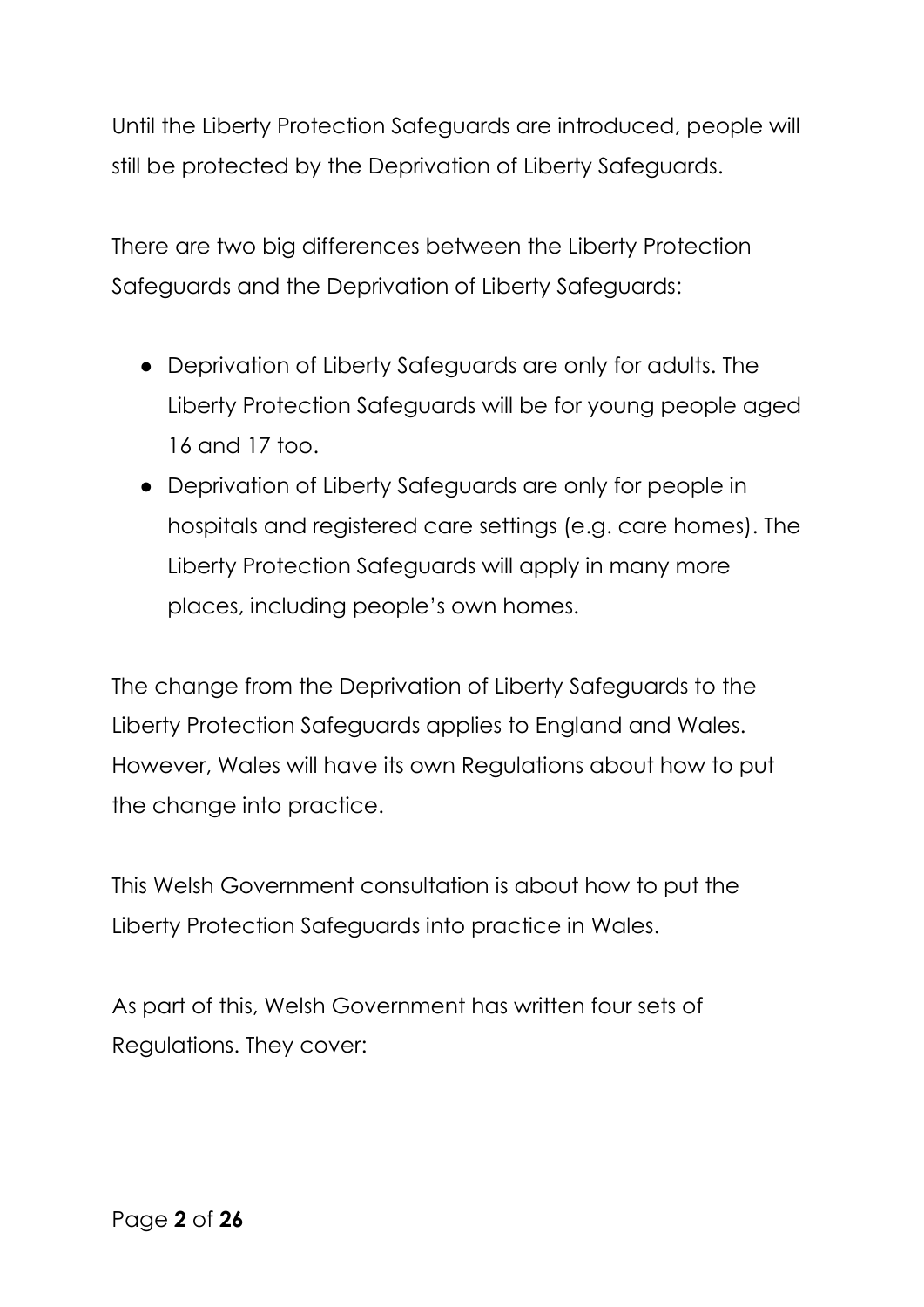- Who can do assessments and agree plans for keeping someone safe - **Regulations about who can do assessments, determinations and pre-authorisation checks**
- Training and approval for Approved Mental Capacity Professionals - **Regulations about Approved Mental Capacity Professionals**
- Independent Mental Capacity Advocates **Regulations about Independent Mental Capacity Advocates**
- Monitoring and reporting on how the Liberty Protection Safeguards are being used - **Regulations about monitoring and reporting on the use of the Liberty Protection Safeguards.**

Welsh Government is also writing two plans:

- A workforce and training plan
- A plan for monitoring and reporting and the information that needs to be collected nationally about the Liberty Protection Safeguards.

Welsh Government are asking members of the public and staff who work in health and social care to look at these. They want to know if you think the rules and plans they have written will work, and if you can see them causing any problems.

Page **3** of **26**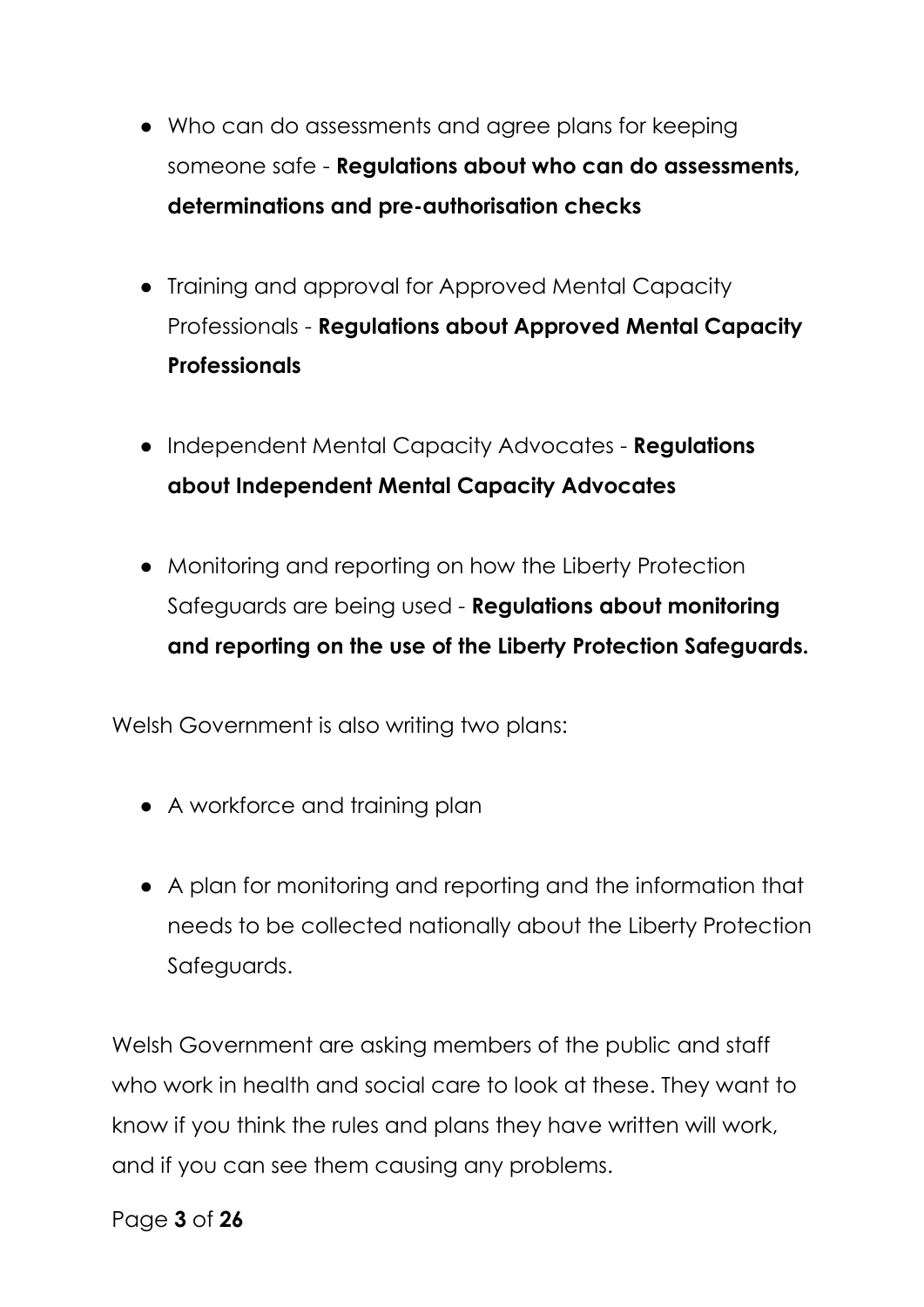Please fill in the consultation response form and send it to:

[MentalHealthandVulnerableGroups@gov.wales](mailto:MentalHealthandVulnerableGroups@gov.wales)

Mental Health and Vulnerable Groups Team Welsh Government 4th Floor Cathays Park **Cardiff** CF10 3NQ

The rest of this document has an everyday version of the four Regulations. The Regulations mention schedule AA1 a lot, so the everyday version tells you what schedule AA1 says. You may want to have a copy of the Regulations and schedule AA1 to find the formal words that are used.

At the end of this document there is a list of words or phrases that have a particular meaning.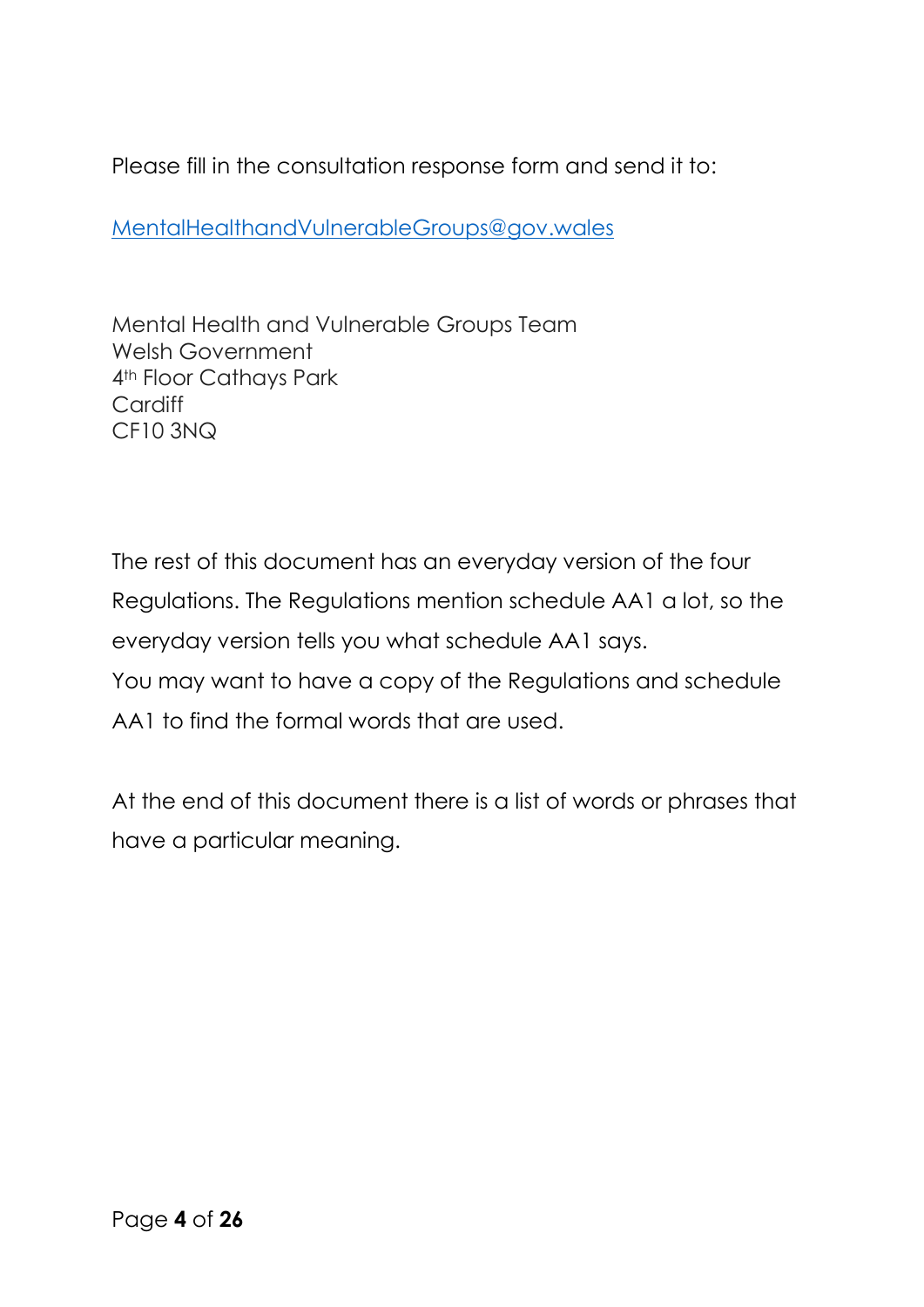# **Regulations about who can do assessments, determinations and preauthorisation reviews**

These Regulations cover three sorts of assessments:

- Checking if someone can make all of their own decisions
- Checking if someone has a mental health problem, autism, dementia or learning disability
- Checking if plans to restrict someone's freedom are necessary and allow the person to keep as much of their freedom as possible.

These Regulations explain who can do these assessments, make decisions and carry out checks.

**Regulations 1 and 2 Title, when these Regulations come into force and what special words mean**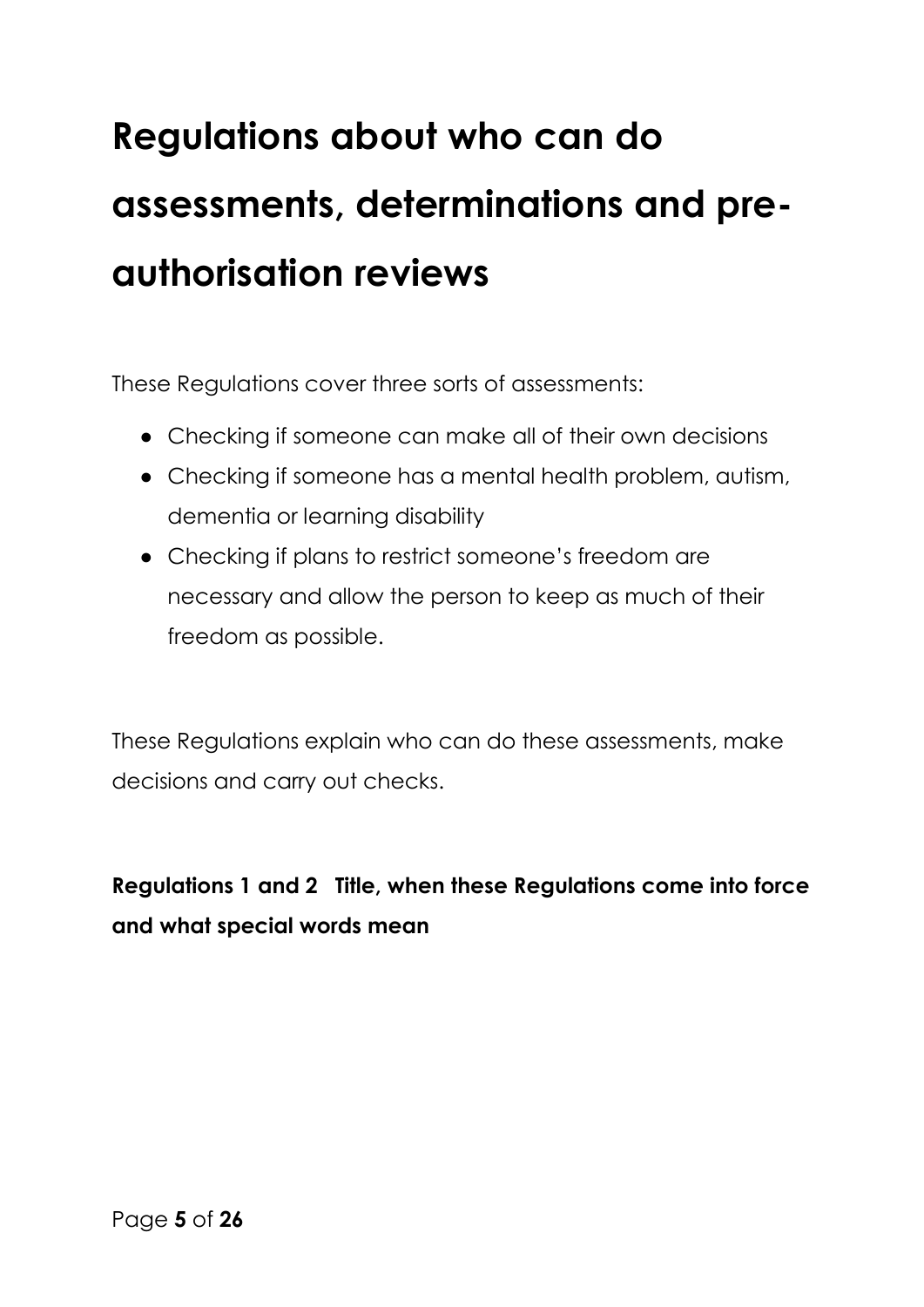## **Regulation 3 General eligibility**

Before someone can do any of these assessments, the health board or local authority must check that the person:

- Has insurance
- Has the right skills and knowledge to do the assessment, including the ability to keep good records, write clear reports, communicate well and act independently
- Has an enhanced criminal record certificate
- Is not related to the person
- Has no financial relationship with any service connected with the person's care or treatment.

## **Regulations 4 and 5 Who can assess or check an assessment about someone's capacity to make their own decisions?**

The person must be registered in the UK as one of these:

- Medical practitioner (Doctor)
- Nurse
- Occupational therapist
- Social worker
- Practitioner psychologist
- Speech and language therapist.

The health board or local authority must check that the person is registered as one of these professions and has not been suspended.

Page **6** of **26**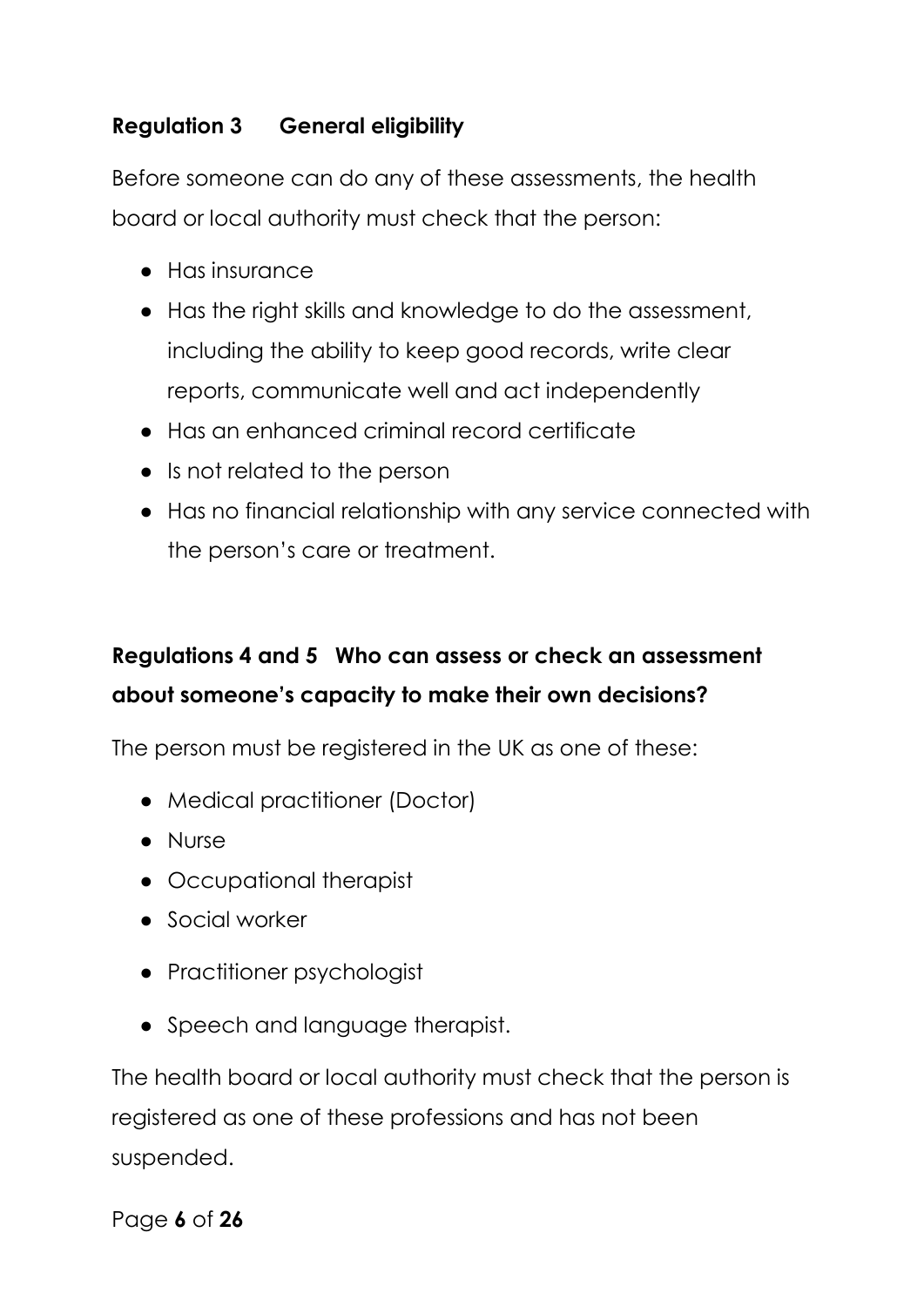## **Regulations 6 and 7 Who can assess or check an assessment to decide if someone has a mental health problem, autism, dementia or a learning disability?**

The person must be registered in the UK as one of these:

- Medical practitioner (Doctor)
- Practitioner psychologist.

The health board or local authority must check that the person is registered as one of these professions and has not been suspended.

## **Regulations 8 and 9 Who can assess or check an assessment that the planned restrictions to freedom are needed and leave the person as much freedom as possible?**

The person must be registered in the UK as one of these:

- Medical practitioner (Doctor)
- Nurse
- Occupational therapist
- Social worker
- Practitioner psychologist
- Speech and language therapist.

The health board or local authority must check that the person:

● Is registered as one of these professions and has not been suspended.

Page **7** of **26**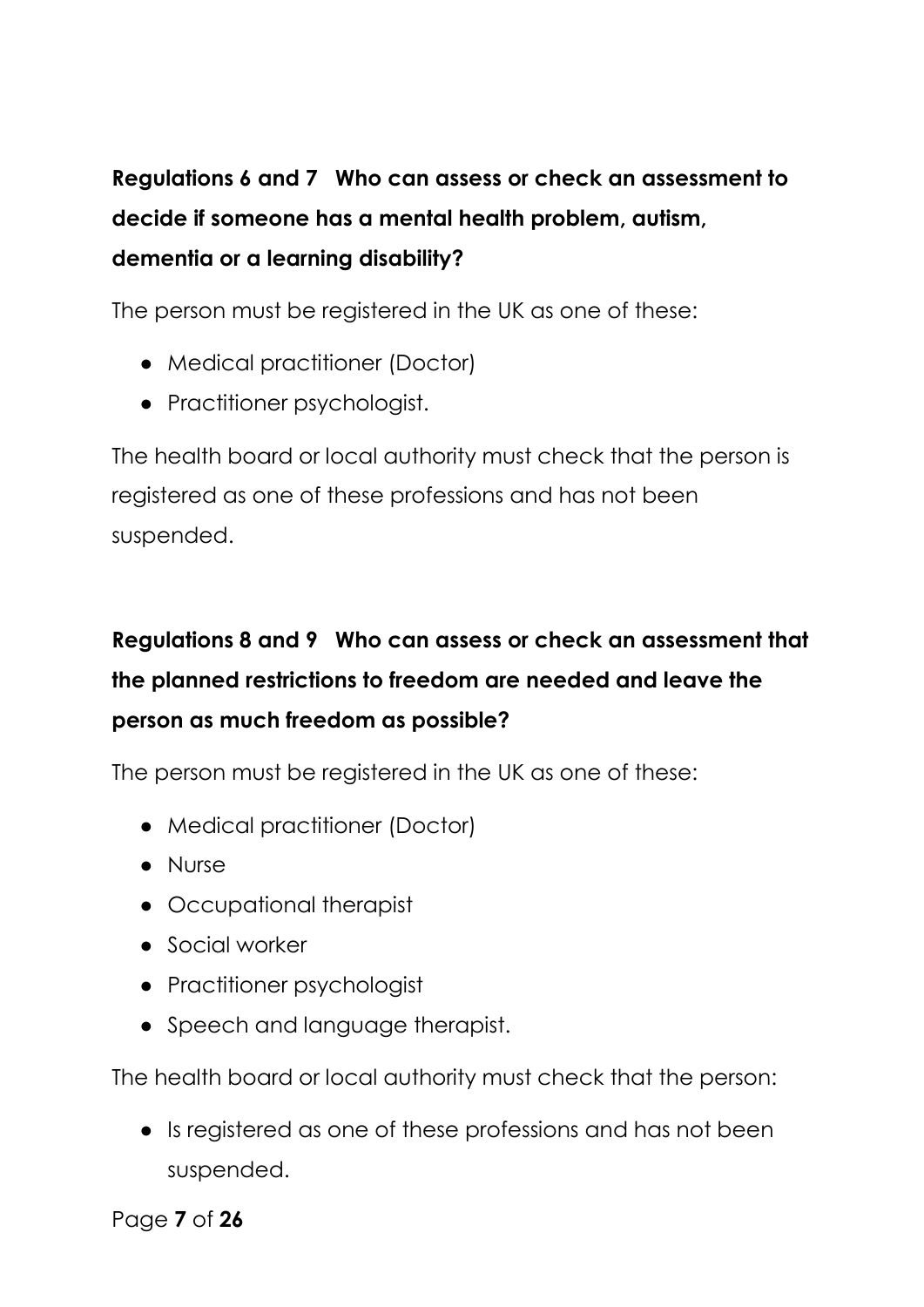● Can weigh up complex evidence and different opinions.

## **Regulation 10 Who cannot do a pre-authorisation check?**

Pre-authorisation checks cannot be carried out by anyone who is connected to a care home.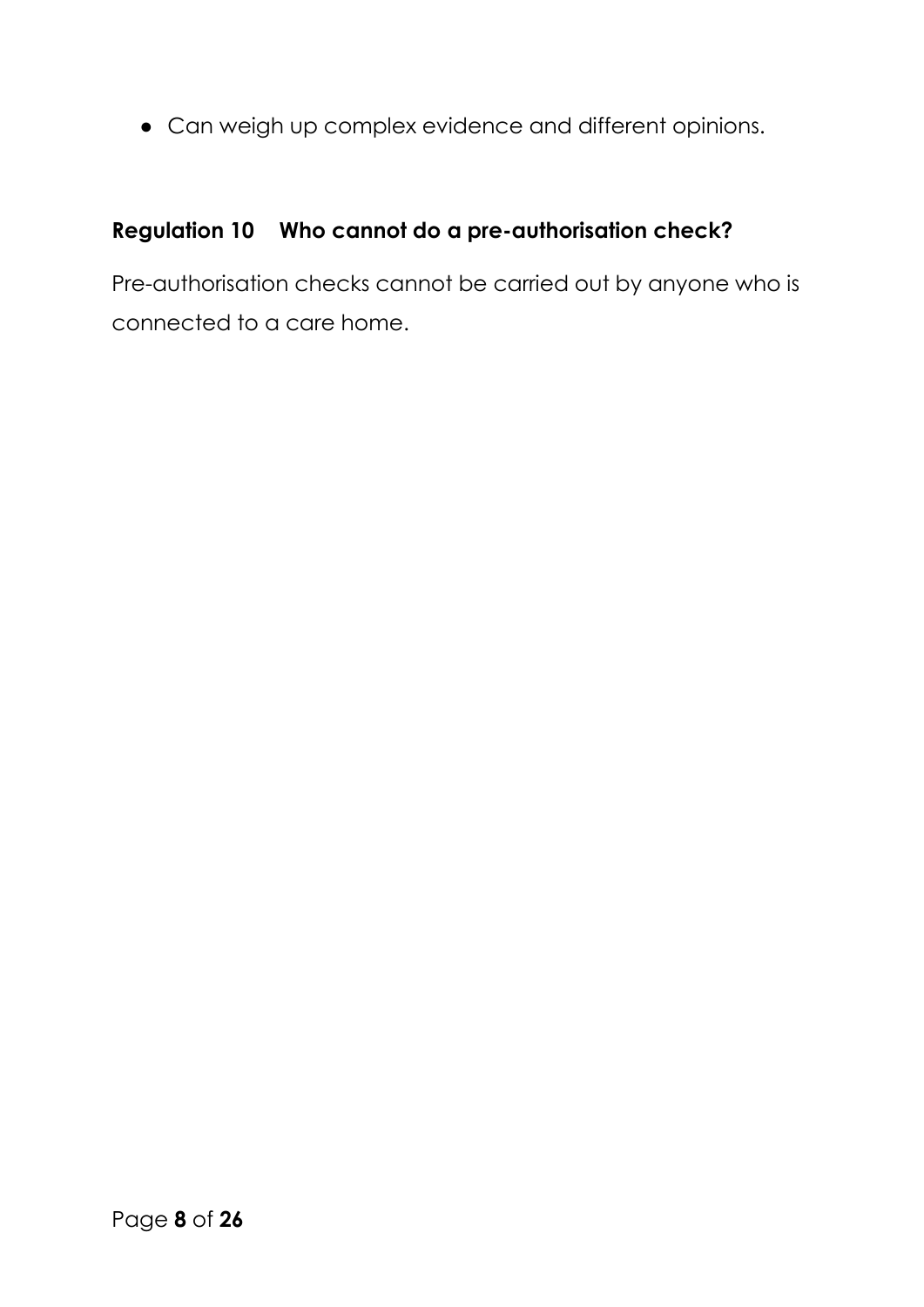## **Regulations about Approved Mental Capacity Professionals**

Before a health board or local authority can authorise someone's freedom being restricted, they must check that it is the right thing to do.

Sometimes this check must be carried out by an Approved Mental Capacity Professional.

Each local authority must make arrangements for approving Approved Mental Capacity Professionals and make sure there are enough for its local authority area and local health boards.

**Regulations 1 and 2 Title, when these Regulations come into force and what special words mean**

### **Regulation 3 Who can apply to be approved?**

A person can only apply to be approved if they are on a UK register as a:

- Nurse
- Social worker
- Practitioner psychologist
- Speech and language therapist
- Occupational therapist.

Page **9** of **26**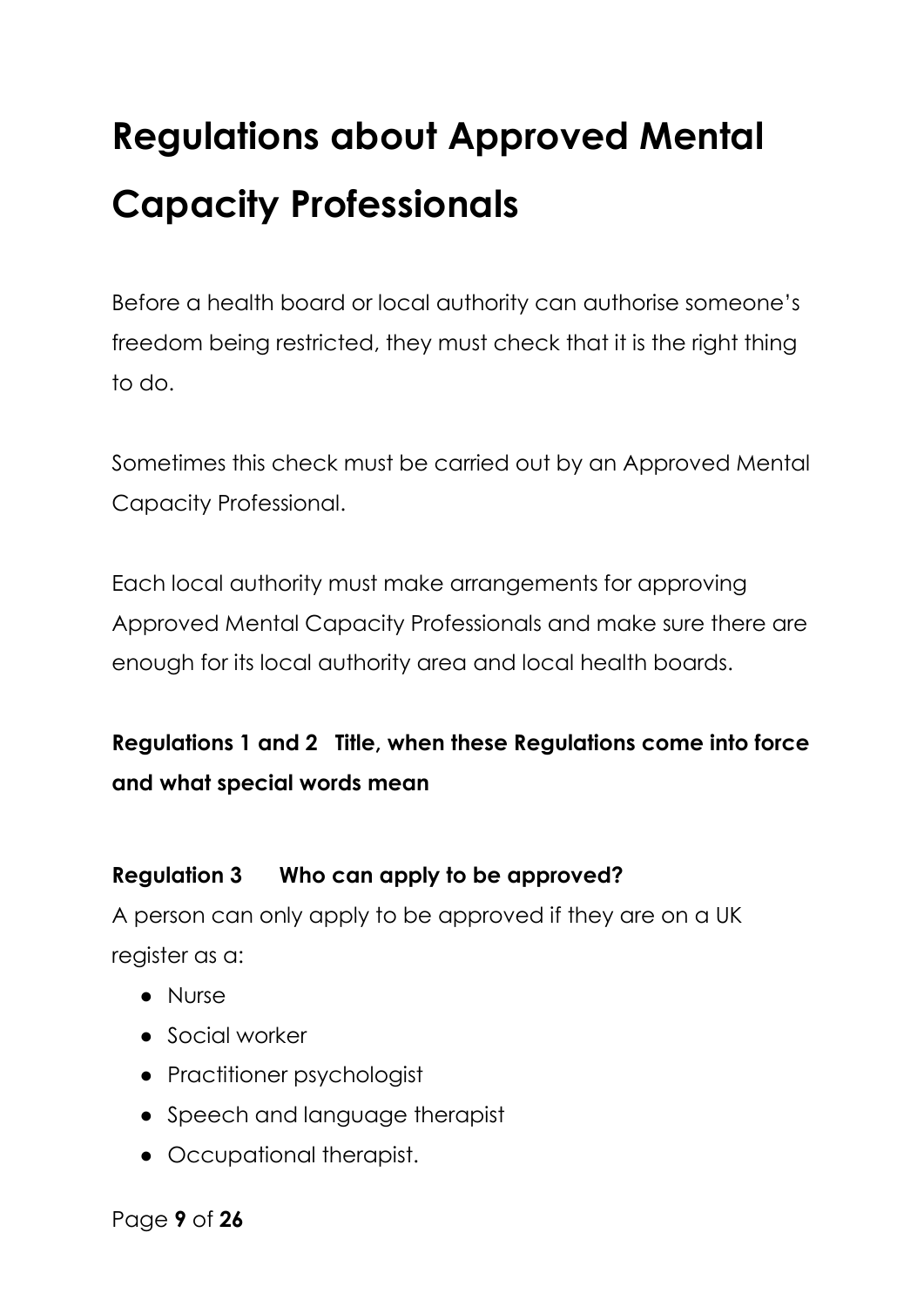## **Regulation 4 Approving someone as an Approved Mental Capacity Professional**

A local authority must check that the person:

- Has the right skills and knowledge
- Has done the initial training or, if they are already a best interests assessor, has done a conversion course
- Has not been suspended from their professional register
- Has at least 2 years of post-registration experience
- Has insurance or similar indemnity
- Has an enhanced criminal records certificate.

### **Regulation 5 Keeping an approval**

An Approved Mental Capacity Professional must have their approval checked every 12 months.

To continue their approval they must show the local authority that:

- They have done at least 18 hours of further training
- They have done their work well.

If someone did their initial training or conversion course in the year before they got approved, they do not need to do 18 hours of further training during their first year of approval.

## **Regulation 6 Telling the local authority about changes**

If an Approved Mental Capacity Professional stops being registered as a nurse, social worker, psychologist, speech and

### Page **10** of **26**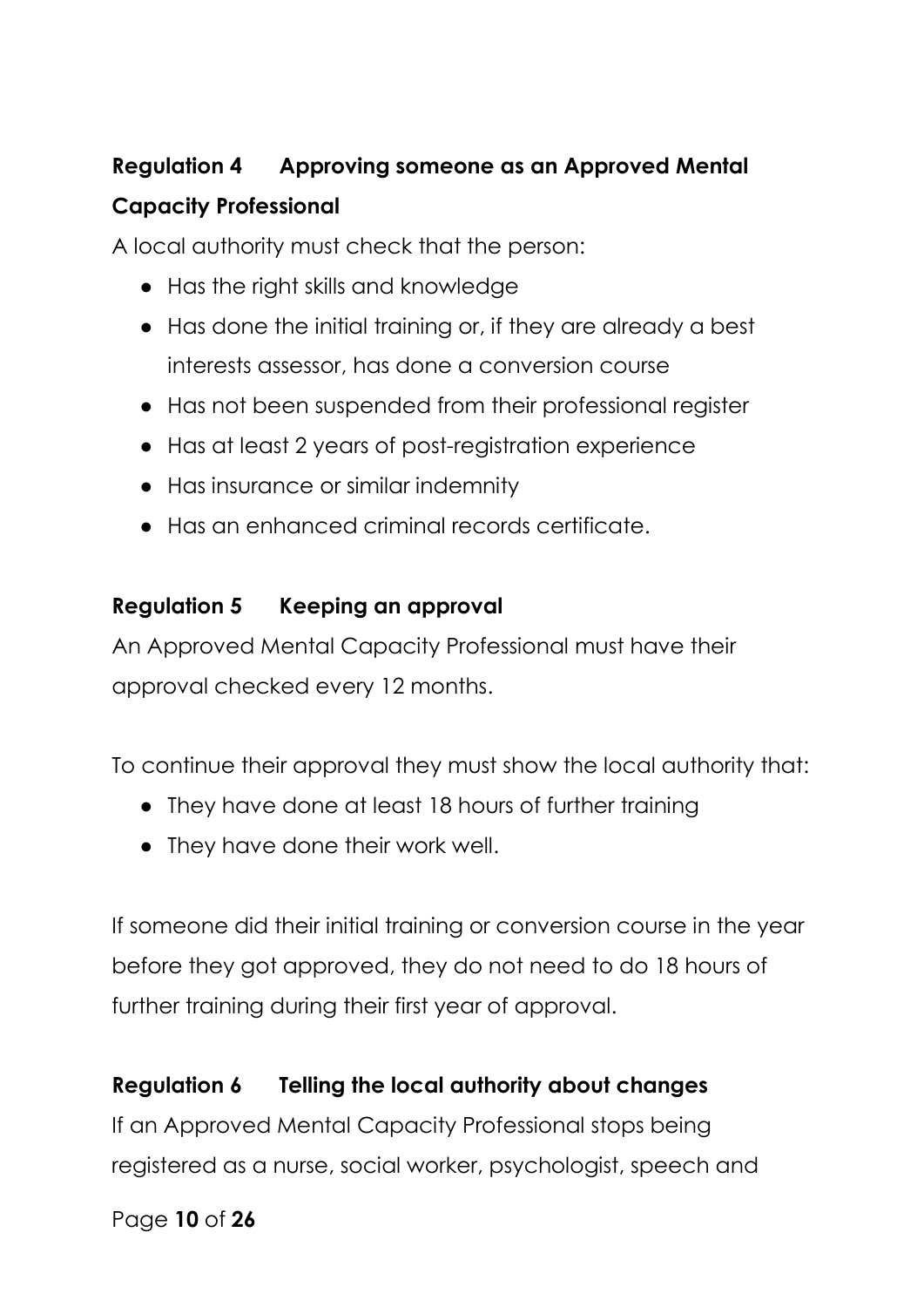language therapist or occupational therapist, they must tell the local authority straight away.

If an Approved Mental Capacity Professional gets suspended from their professional register, they must tell the local authority straight away.

They must not do any more work as an Approved Mental Capacity Professional.

## **Regulation 7 What to do if someone is suspended from their professional register**

For as long as someone is suspended from their professional register, the local authority must suspend their approval as an Approved Mental Capacity Professional.

Before they can start work as an Approved Mental Capacity Professional again, the local authority must be sure the person is competent to do the job.

## **Regulation 8 What to do if someone has not done the 18 hours further training**

The person cannot continue to work as an Approved Mental Capacity Professional until they have shown the local authority that approved them that they have done the 18 hours of further training.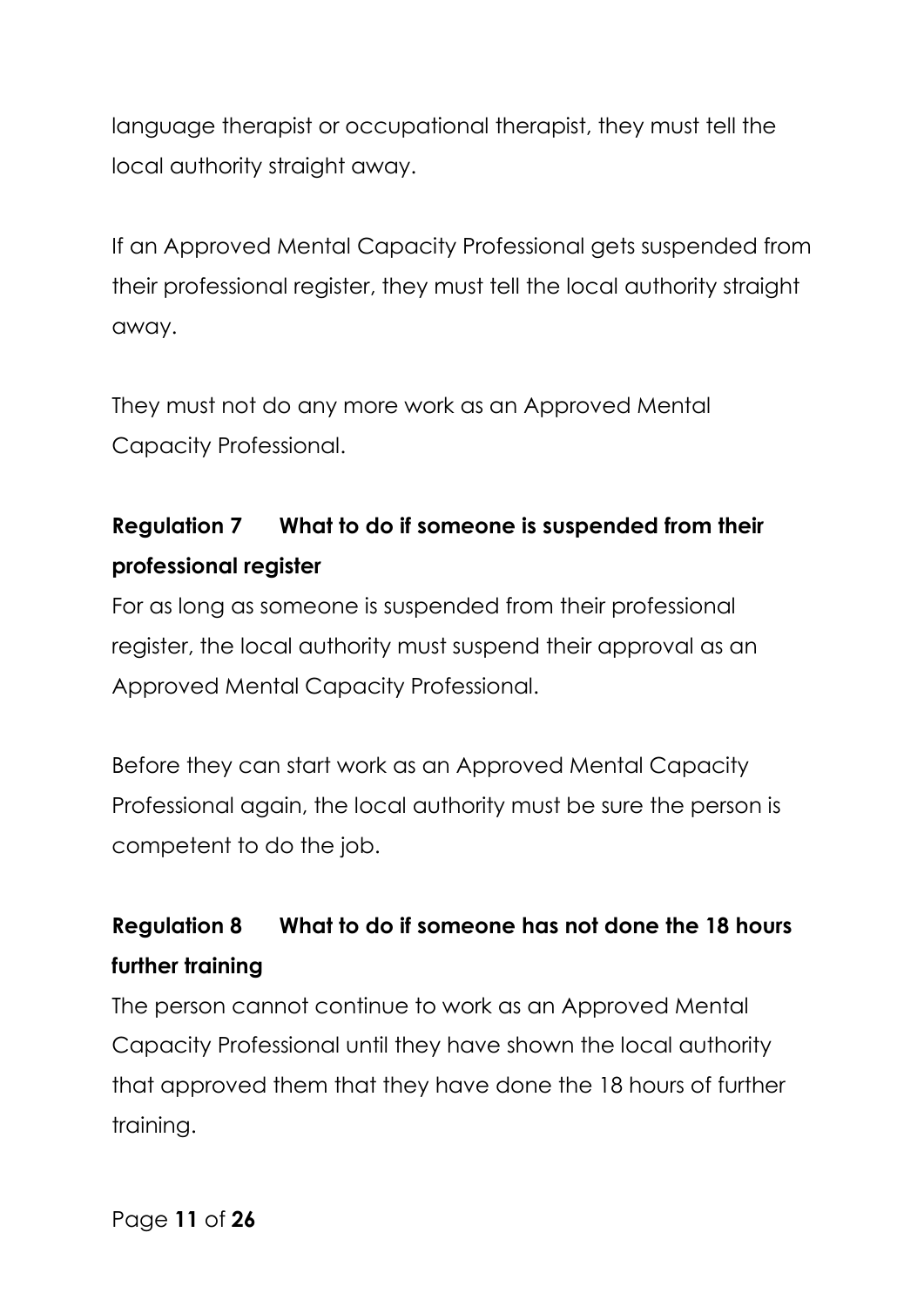If someone gives the local authority a good reason why they have not done the further training, the local authority can agree to give them more time to complete the training. However, the person must not work as an Approved Mental Capacity Professional until they have completed the 18 hours of further training.

## **Regulation 9 Ending someone's approval**

The local authority must end someone's approval if:

- The person stops being registered as a nurse, social worker, psychologist, speech and language therapist or occupational therapist
- There is a problem with their insurance or criminal record certificate
- The person does not do their 18 hours a year of further training (unless they had a good reason and the local authority has accepted that reason)
- They do not think the person has the right skills and knowledge
- The person asks them to end their approval.

The local authority must tell the person that their approval has been ended and explain why.

### **Regulation 10 Approving training and courses**

Initial training for the Approved Mental Capacity Professional must be a higher education course. It must be approved by Social Care Wales.

Page **12** of **26**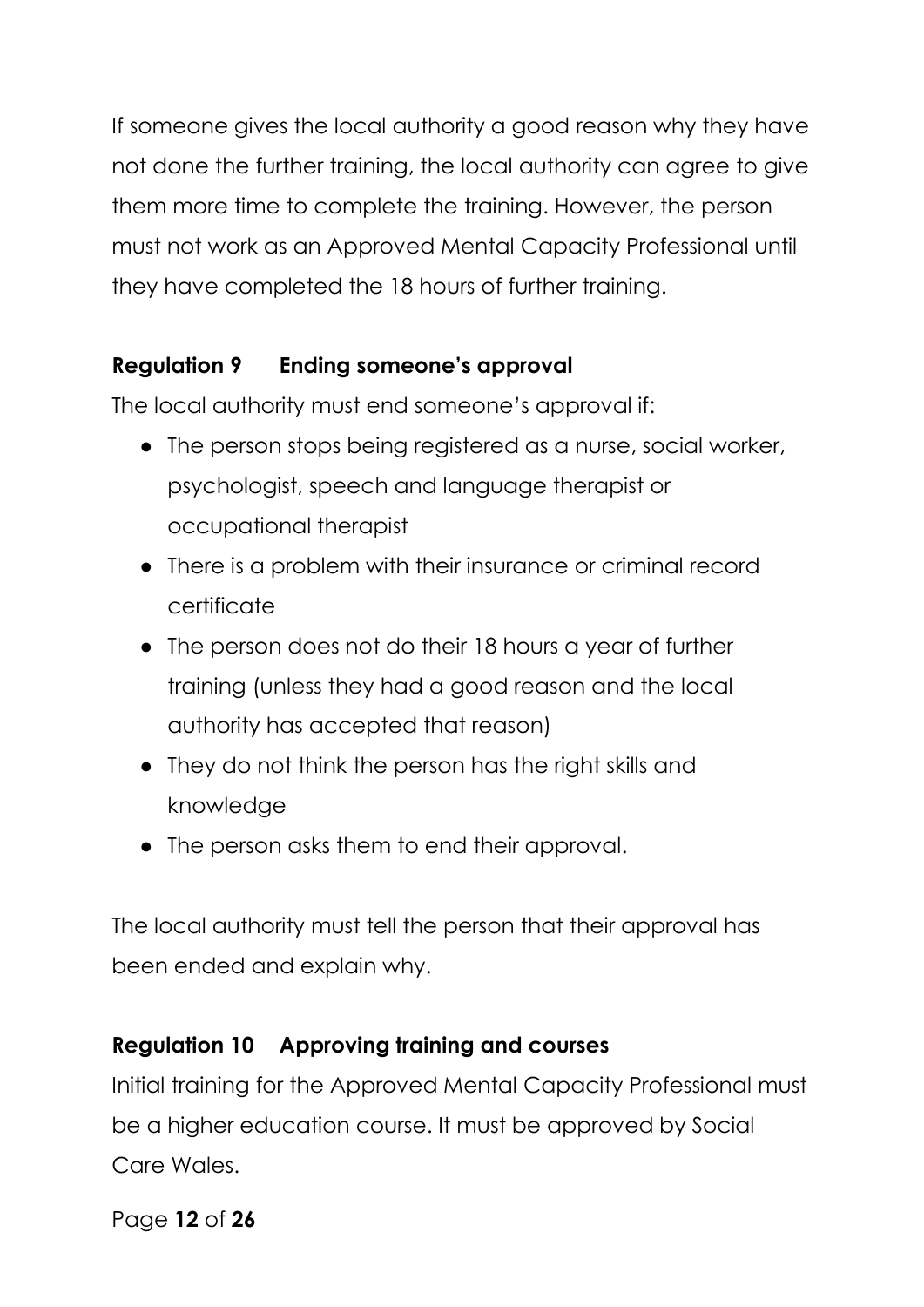The conversion course for best interests assessors must be approved by Social Care Wales or the Welsh Ministers.

Further training must be approved by Social Care Wales or a local authority.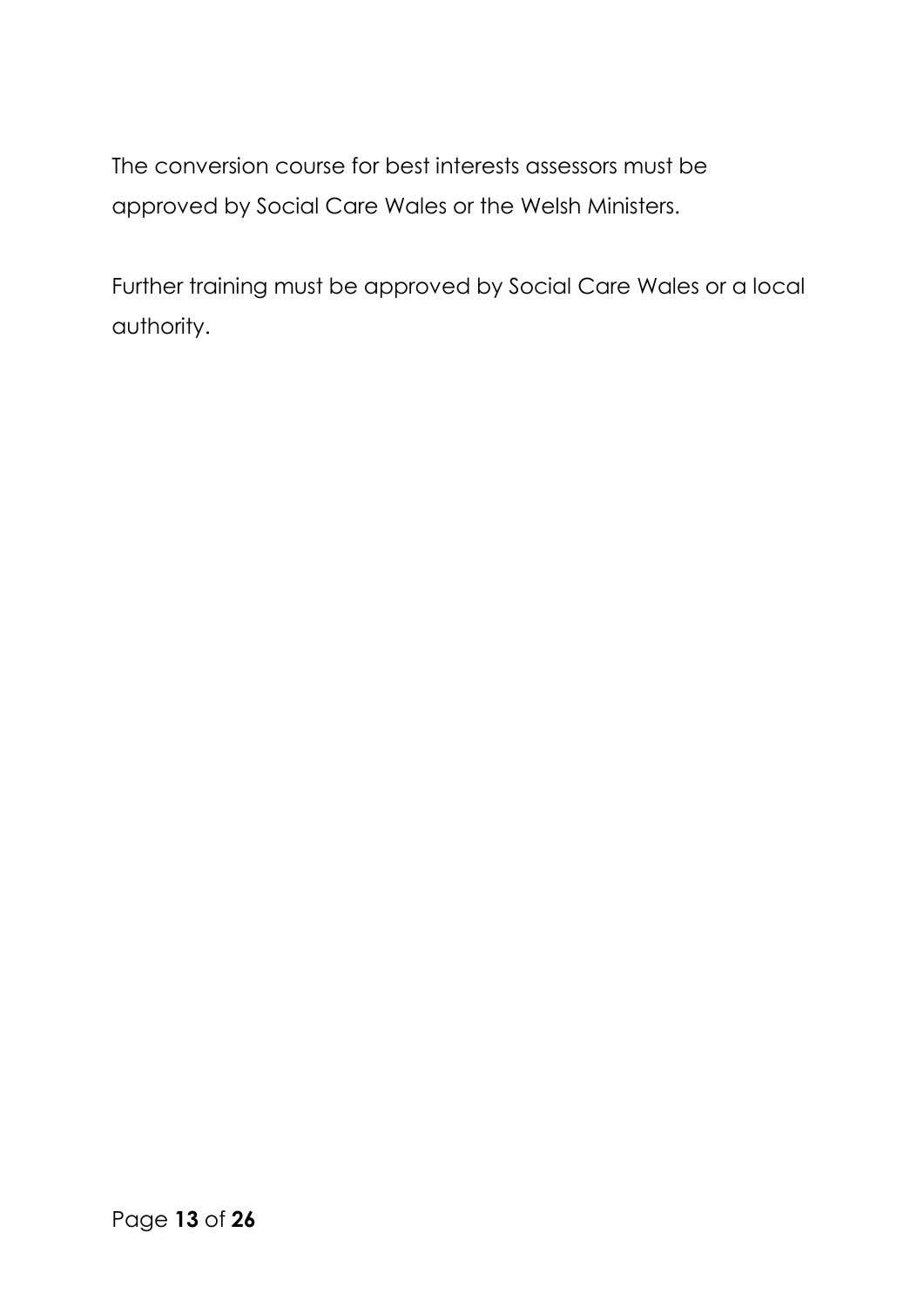## **Regulations about Independent Mental Capacity Advocates**

Independent Mental Capacity Advocates are not employed by the health board or local authority. They have no links to the care provider or the person or their family. The new Independent Mental Capacity Advocate role for the Liberty Protection Safeguards is similar to the role of the Independent Mental Capacity Advocate with the Deprivation of Liberty Safeguards. The current role of the Independent Mental Capacity Advocate under the Deprivation of Liberty Safeguards is set out in Regulations made in 2007. These Regulations explain what will change under the new Liberty Protection Safeguards.

### **Regulation 1 Title and when these Regulations come into force**

#### **Regulation 2 Changes to the 2007 Regulations**

## **Change to Regulation 5 of the 2007 Regulations - appointing Independent Mental Capacity Advocates**

Independent Mental Capacity Advocates can be appointed to represent and support a person. Some people already have someone they know who supports them – and under the Liberty Protection Safeguards, this person is known as the 'Appropriate Person'. Under the Liberty Protection Safeguards an Independent

Page **14** of **26**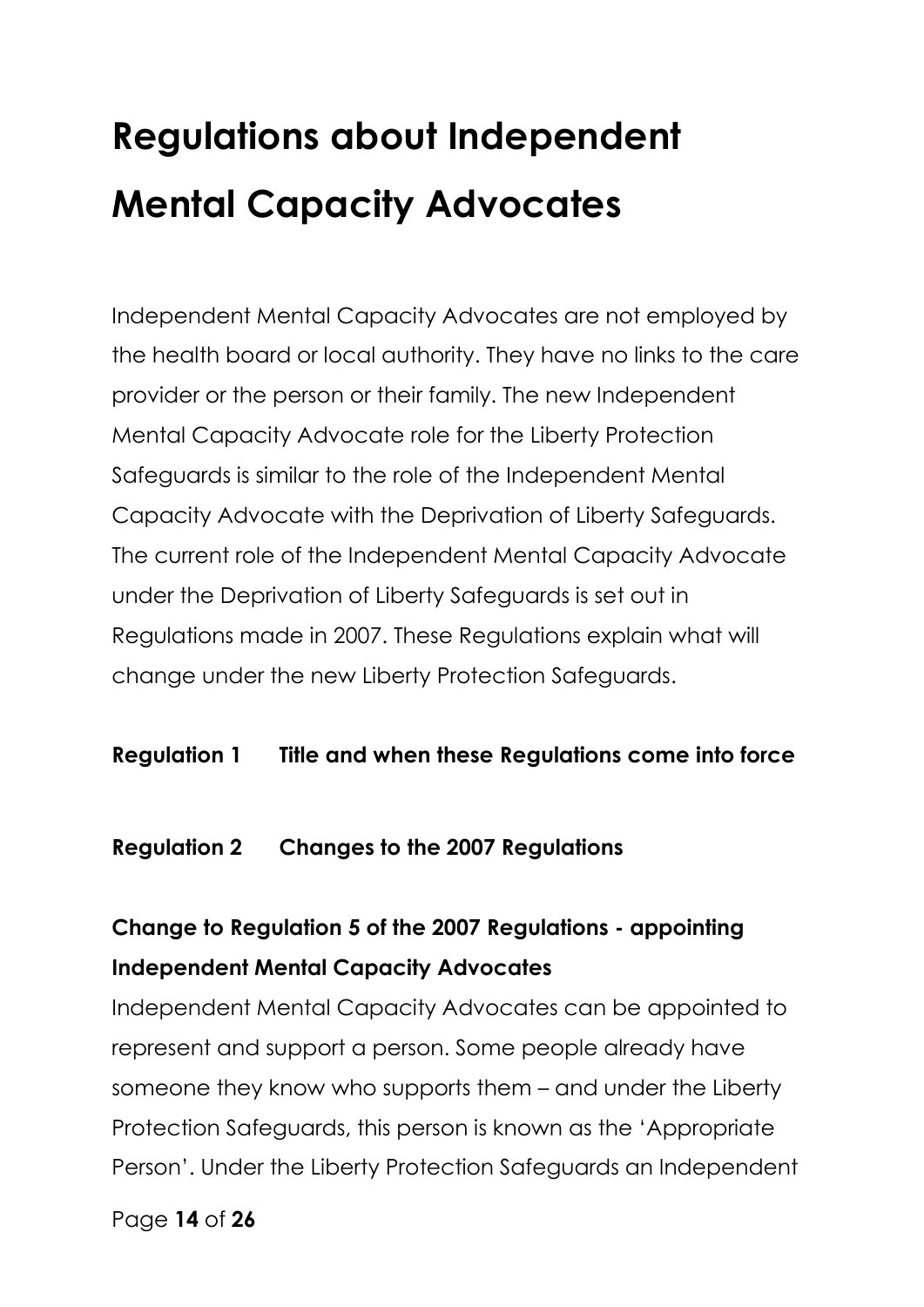Mental Capacity Advocate can be appointed to support the Appropriate Person too.

The Mental Capacity Act 2005 sets out:

If the Liberty Protection Safeguards are being considered, the health board or local authority must do everything they can to appoint an Independent Mental Capacity Advocate to represent and support the person.

If the person has capacity to decide they want an Independent Mental Capacity Advocate, then they need to ask.

If the person does not have capacity, then a best interests decision must be made about appointing an Independent Mental Capacity Advocate.

If the person has an Appropriate Person, that person can represent and support them instead of an Independent Mental Capacity Advocate. However, the health board or local authority must take reasonable steps to offer and appoint an Independent Mental Capacity Advocate to support the Appropriate Person.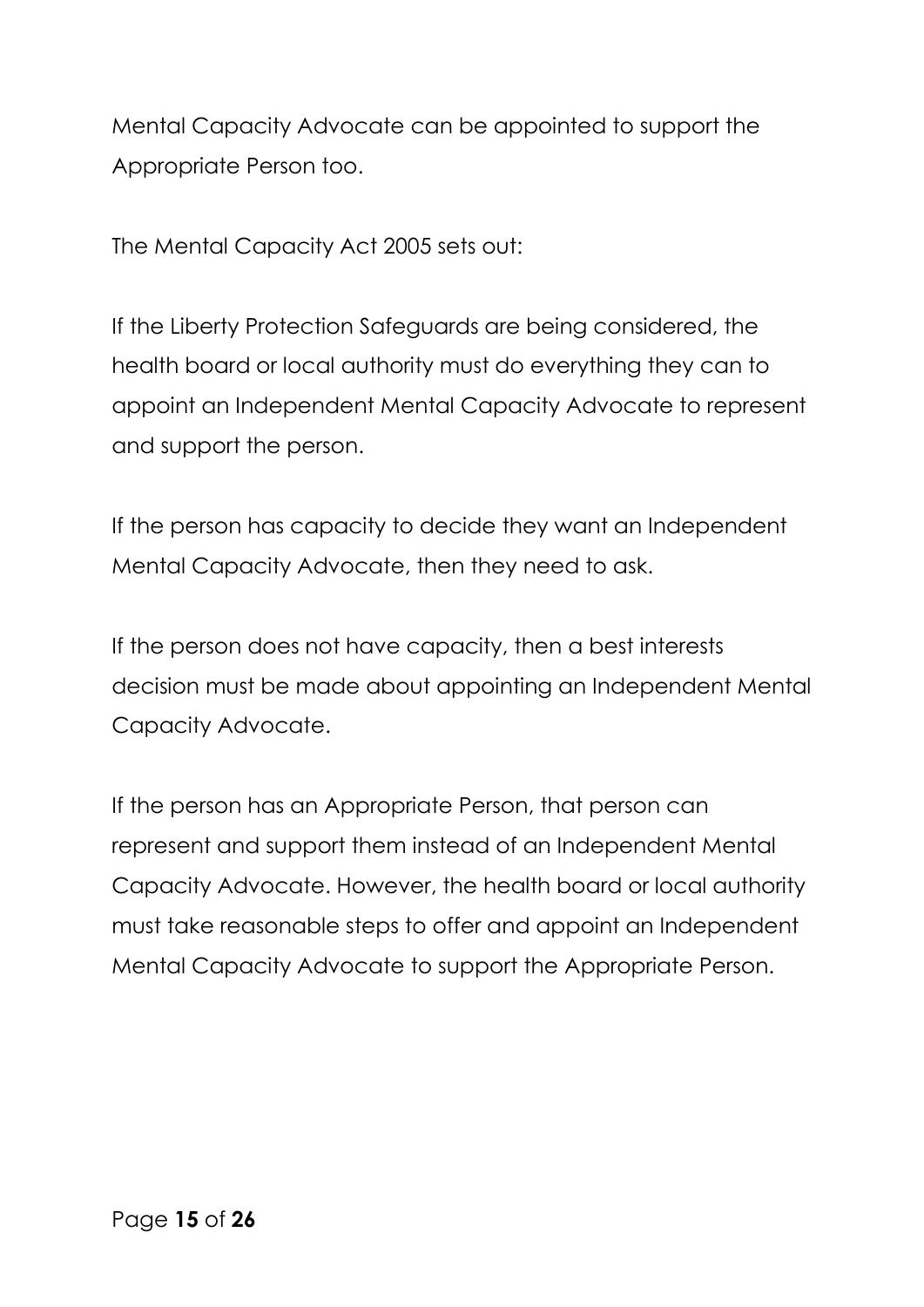## **Changes to Regulation 6 of the 2007 Regulations – what Independent Mental Capacity Advocates do**

The Independent Mental Capacity Advocate role is changing. Under the Deprivation of Liberty Safeguards their role was to gather information and write a report for the person making the decision. Under the Liberty Protection Safeguards, their role will be to represent and support the person. This means the Independent Mental Capacity Advocate role is to:

- help the person take part in the decision
- find out what the person's wishes and feelings are about the plans being made
- find out what alternatives there are, especially ones that mean more freedom
- write a report if appropriate, including any suggested actions
- keep in touch with the person.

The Independent Mental Capacity Advocate can support an Appropriate Person to do all of these things for the person.

The Independent Mental Capacity Advocate can also support the Appropriate Person to:

- make a case to inform the pre-authorisation information
- ask for a review of the decision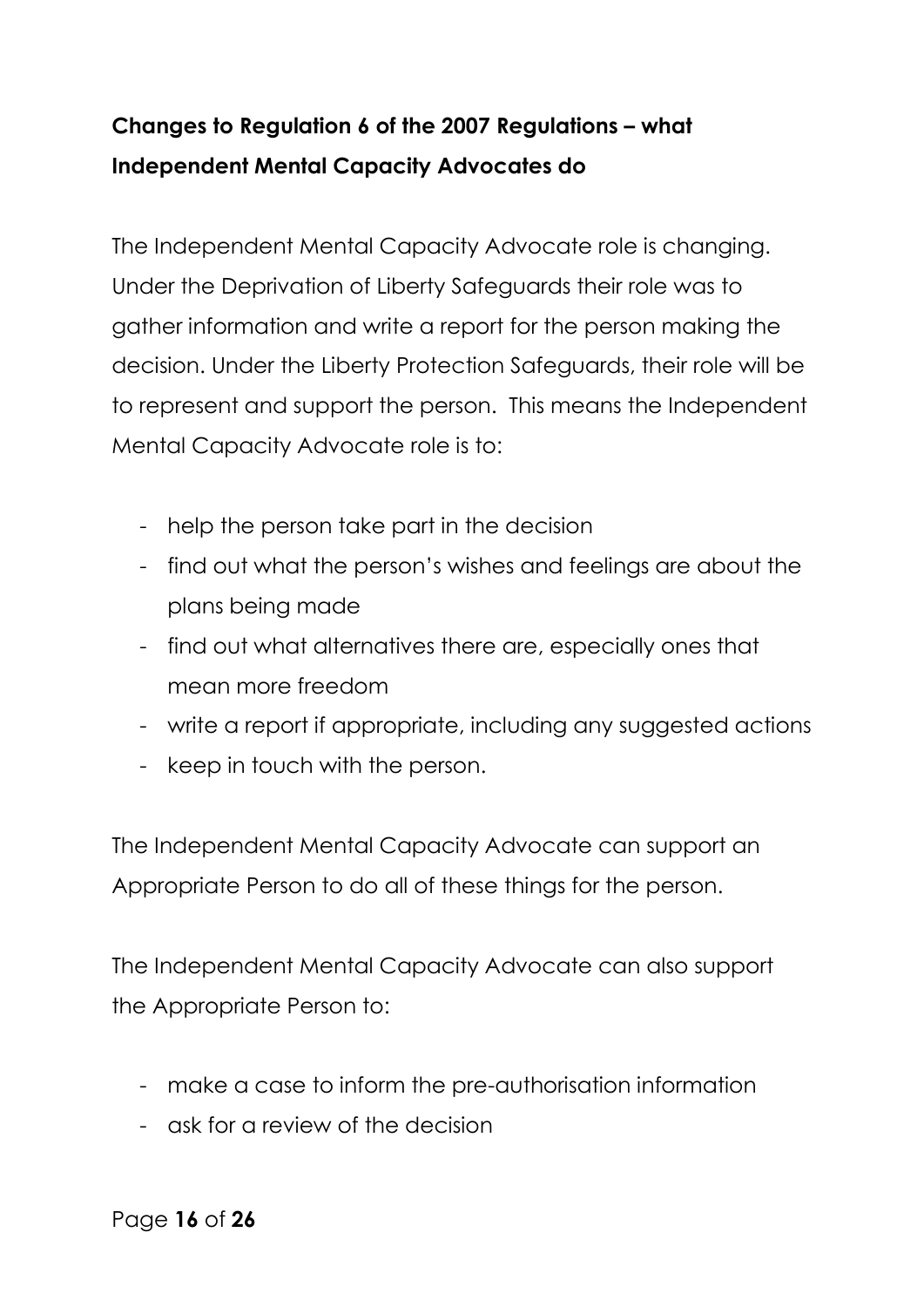- make a case that will help the person keep their human rights in the plans made
- apply to the Court of Protection.

## **Changes to Regulation 7 of the 2007 Regulations - challenging decisions**

The role of the Independent Mental Capacity Advocate to challenge a decision is being made clearer. They can:

- make a case to inform the pre-authorisation information
- ask for a review of the decision
- make a case that will help the person keep their human rights in the plans made
- apply to the Court of Protection.

The Welsh Government does not plan to change the role of Independent Mental Capacity Advocates in reviewing accommodation (Regulation 8) and adult protection (Regulation 9).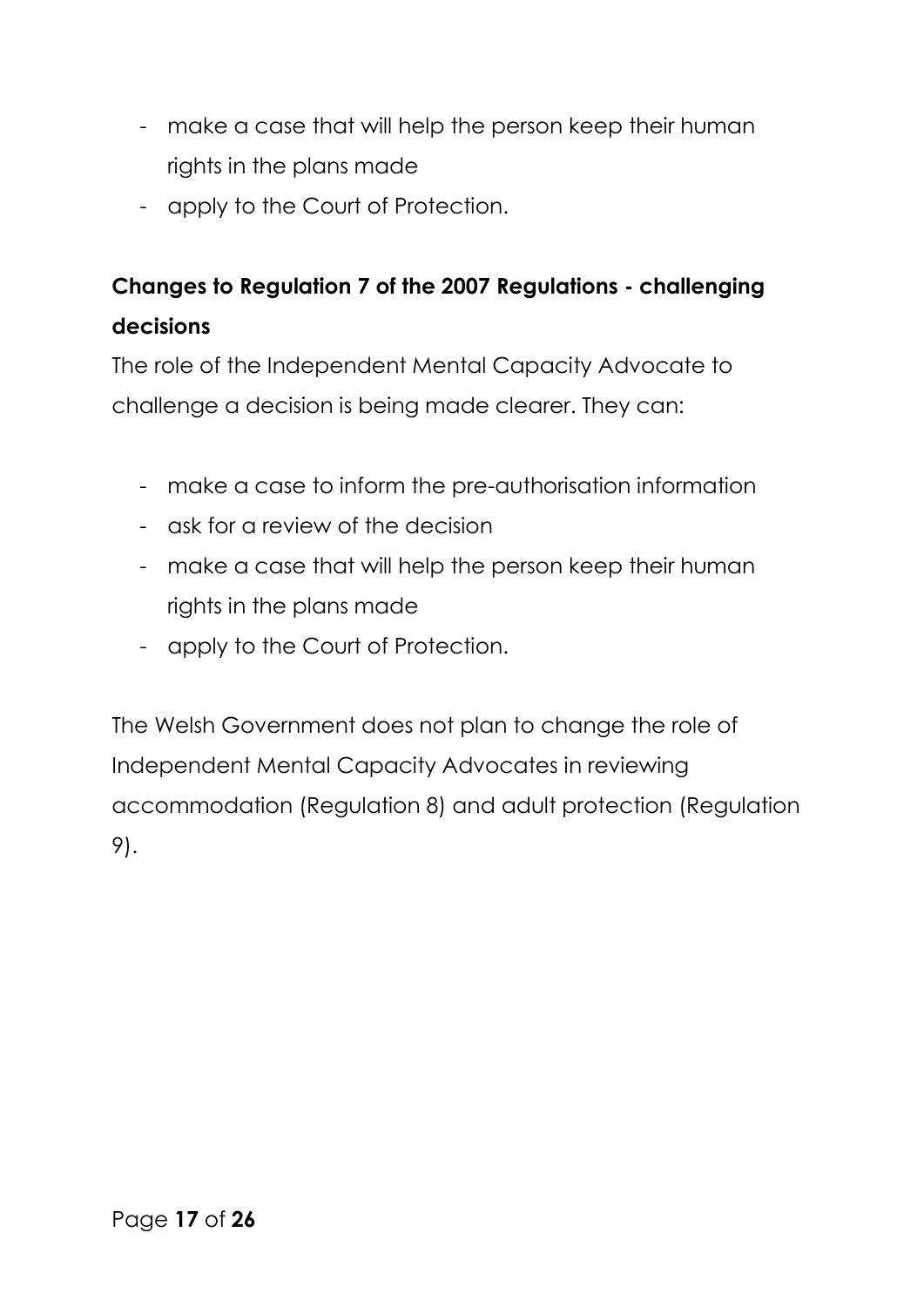# **Regulations about monitoring and reporting on the use of the Liberty Protection Safeguards**

### **Regulation 1 Title and when these Regulations come into force**

#### **Regulation 2 Monitoring bodies**

There are three monitoring bodies who monitor the use of the Liberty Protection Safeguards:

- For social care services, Care Inspectorate Wales
- For health care services, Healthcare Inspectorate Wales
- For education services, Estyn.

### **Regulation 3 Reporting to Welsh Ministers**

The monitoring bodies must write reports to the Welsh Ministers about how the Liberty Protection Safeguards are being used.

### **Regulation 4 Working together**

The Welsh Ministers can ask monitoring bodies to work and write reports together.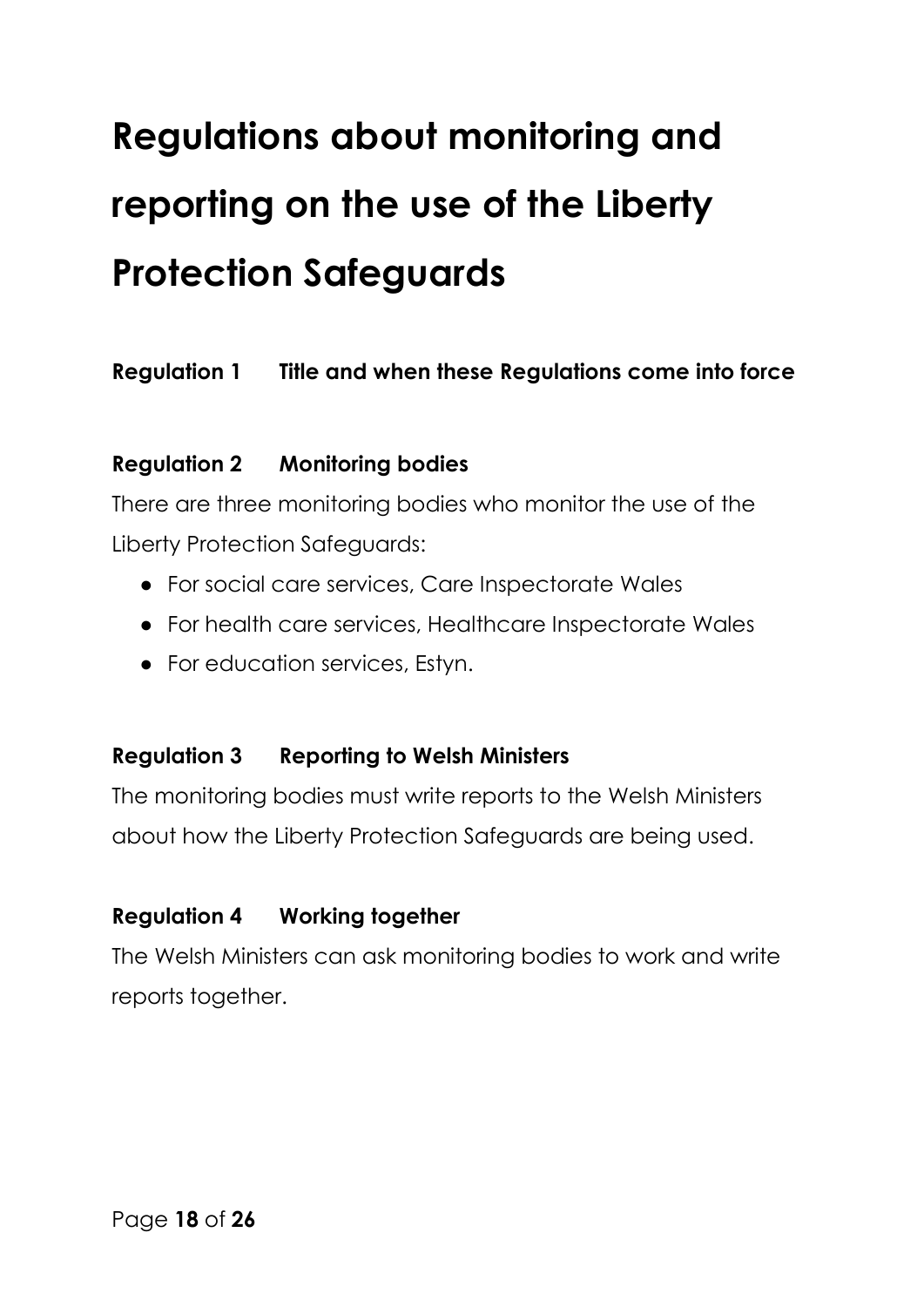## **Regulation 5 Helping another Monitoring Body**

A monitoring body can ask the other monitoring bodies for help with monitoring the Liberty Protection Safeguards and to do what it says in these Regulations.

If they are asked, a monitoring body must help unless:

- There is another law that says they must not do what they are being asked
- They think helping does not match with doing what these Regulations say they must do
- They think helping means they will not do a good job themselves.

### **Regulation 6 What a Monitoring Body can do**

A monitoring body can:

- Go into any place where the Liberty Protection Safeguards are being used to restrict a person's freedom. If it is someone's home, then the monitoring body must ask for permission first
- Meet with the person if they consent
- If the person cannot consent, then it needs to be decided what is best for the person. This is called 'a best interests decision'. The Mental Capacity Act 2005 says how this must be done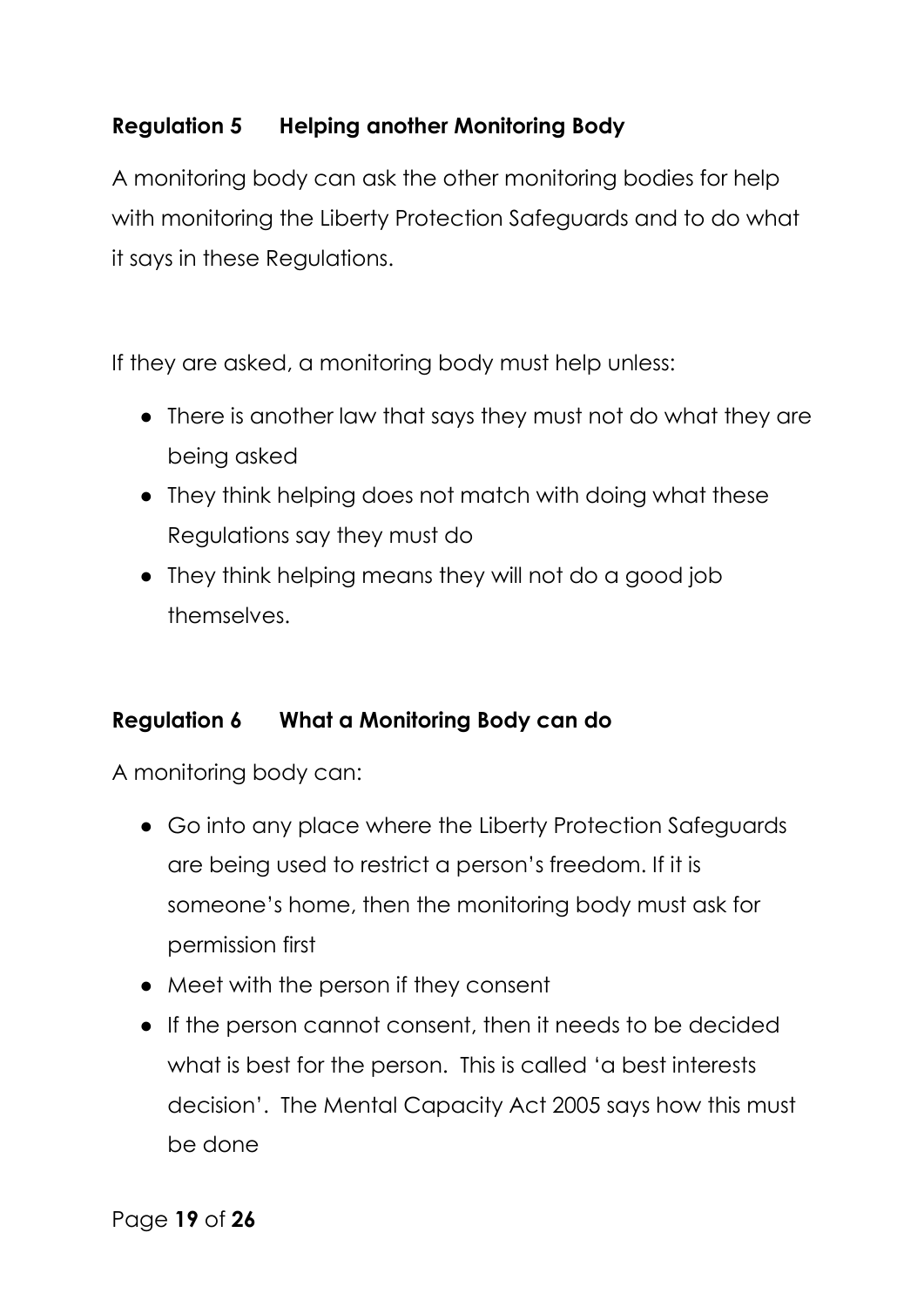- See and check any records about the person's care or treatment, even if the service provider does not want them to
- Meet with anyone caring-for, or who cares about, the person who is having some freedom taken away.

## **Regulation 7 Meeting people**

Meeting the person can happen where that person is staying, or somewhere else. It can be in person, or if appropriate, over a phone or video call.

If the person can give consent and wants a private meeting, the monitoring body must meet them in private.

### **Regulation 8 What service providers must tell monitoring bodies**

The service provider must tell a monitoring body, if the service provider wants to make, carry on or change what's written down in the Liberty Protection Safeguards and care plan about what, how and why some of the freedom will be taken away from a person who cannot make their own decisions.

The service provider must contact the monitoring body to tell them:

● The date that they are starting the Liberty Protection Safeguards

Page **20** of **26**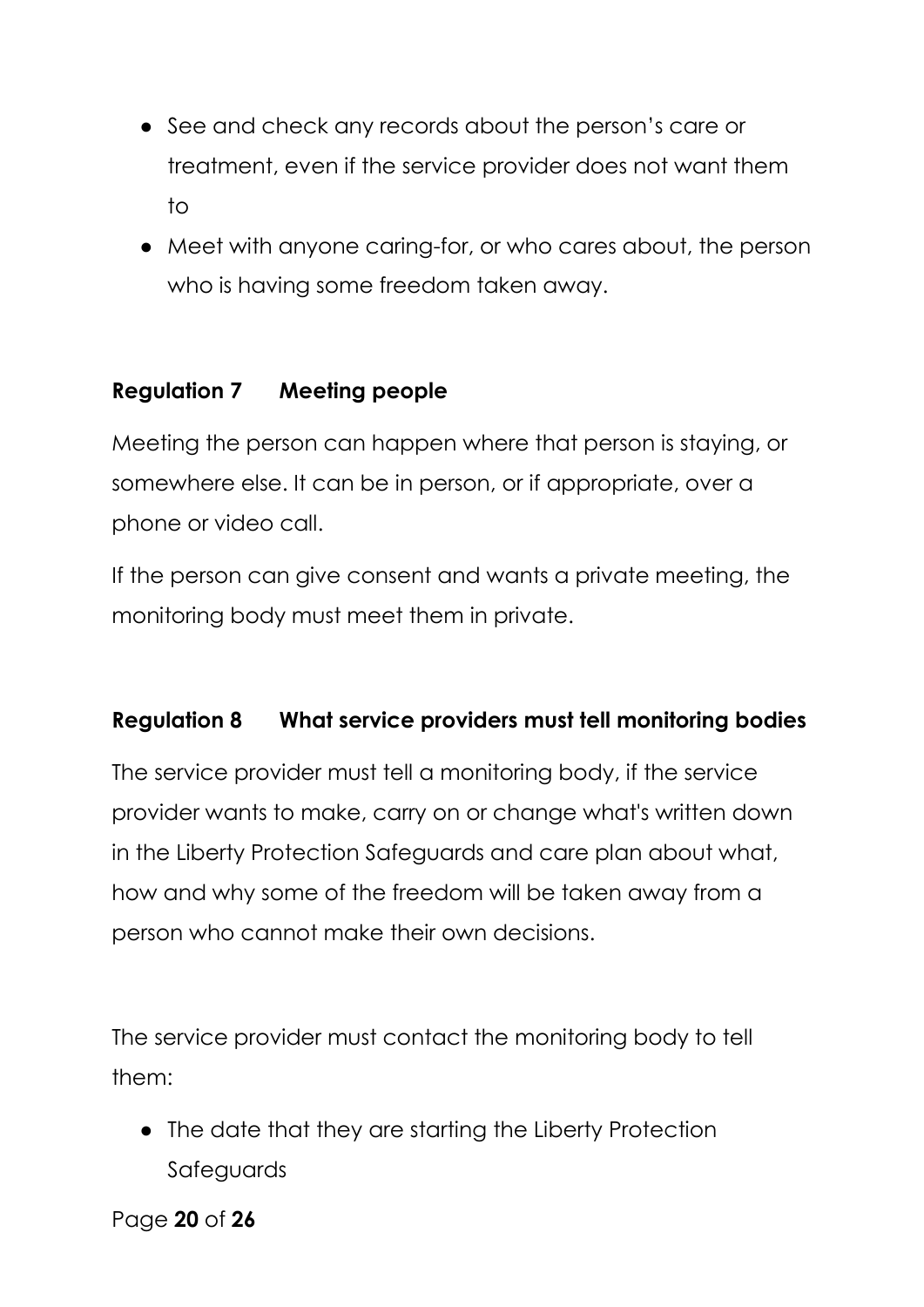- The date that they decide not to authorise what's written down in the Liberty Protection Safeguards and care plan about what, how and why some of the freedom will be taken away from the person
- The date that they decide to authorise what's written down in the Liberty Protection Safeguards and care plan about what, how and why some of the freedom will be taken away from the person.
- The date they carry on what's written down in the Liberty Protection Safeguards and care plan about what, how and why some of the freedom will be taken away from the cared-for person, and how long this will last
- The date they made changes to what's written down in the Liberty Protection Safeguards and care plan about what, how and why some of the freedom will be taken away from the cared-for person, and the details of this new Liberty Protection Safeguards and care plan
- The date they stop the Liberty Protection Safeguards and care plan about what, how and why some of the freedom will be taken away from the cared-for person.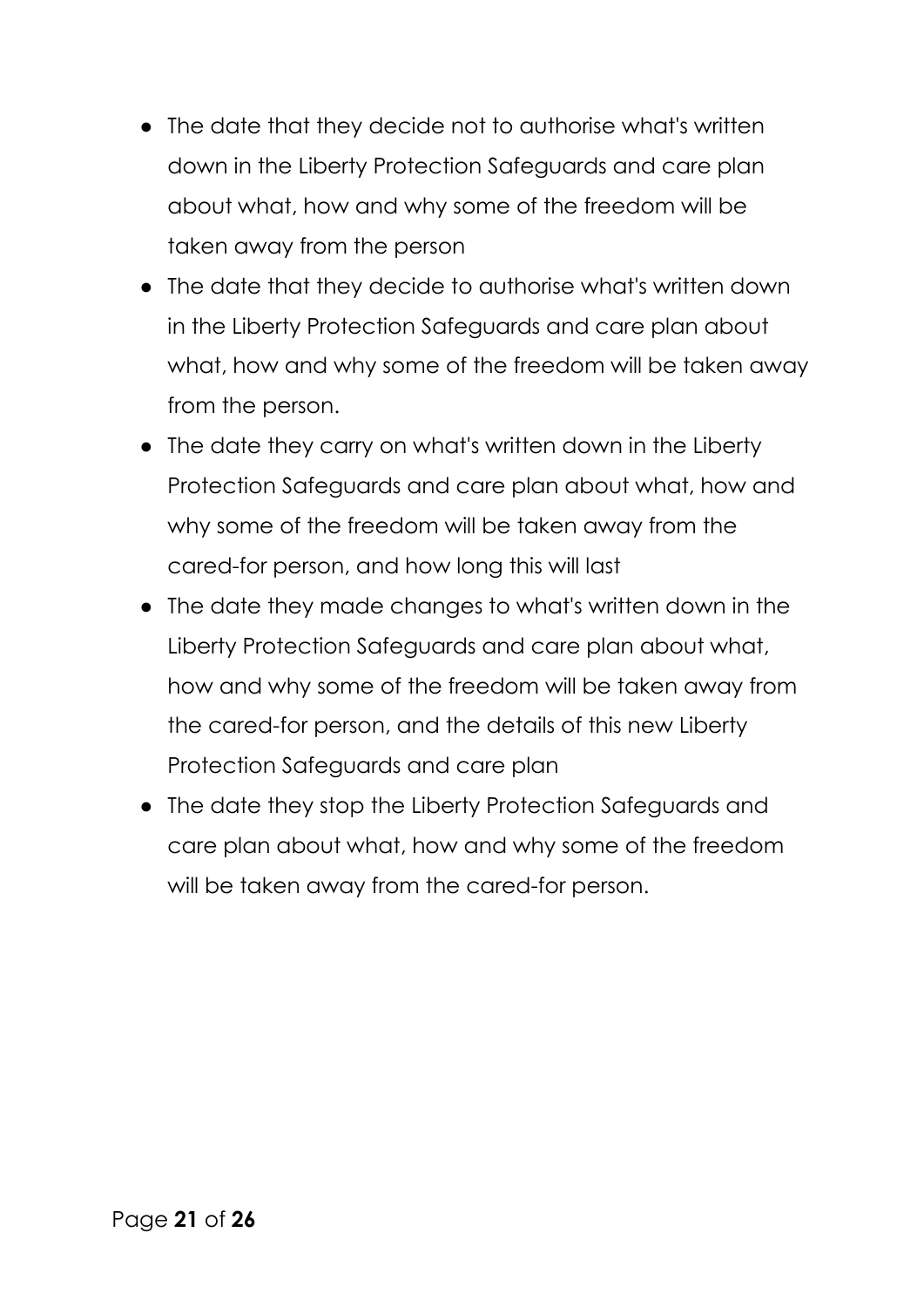# **Words and phrases with special meanings**

| Appropriate Person              | This is the person who is chosen  |
|---------------------------------|-----------------------------------|
|                                 | to help and speak for someone     |
|                                 | who lacks capacity.               |
|                                 |                                   |
|                                 | The Appropriate Person can be     |
|                                 | an unpaid carer, relative,        |
|                                 | friend, a person with power of    |
|                                 | attorney, or a court deputy.      |
|                                 |                                   |
| <b>Approved Mental Capacity</b> | A person chosen by the            |
| Professional                    | Responsible Body to give extra    |
|                                 | help with the LPS process. They   |
|                                 | will decide if the rules have     |
|                                 | been followed when someone        |
|                                 | loses some of their rights and    |
|                                 | freedoms.                         |
|                                 |                                   |
|                                 | Under the Liberty Protection      |
|                                 | Safeguards checks must be         |
|                                 | done before plans that may        |
|                                 | deprive a person of their liberty |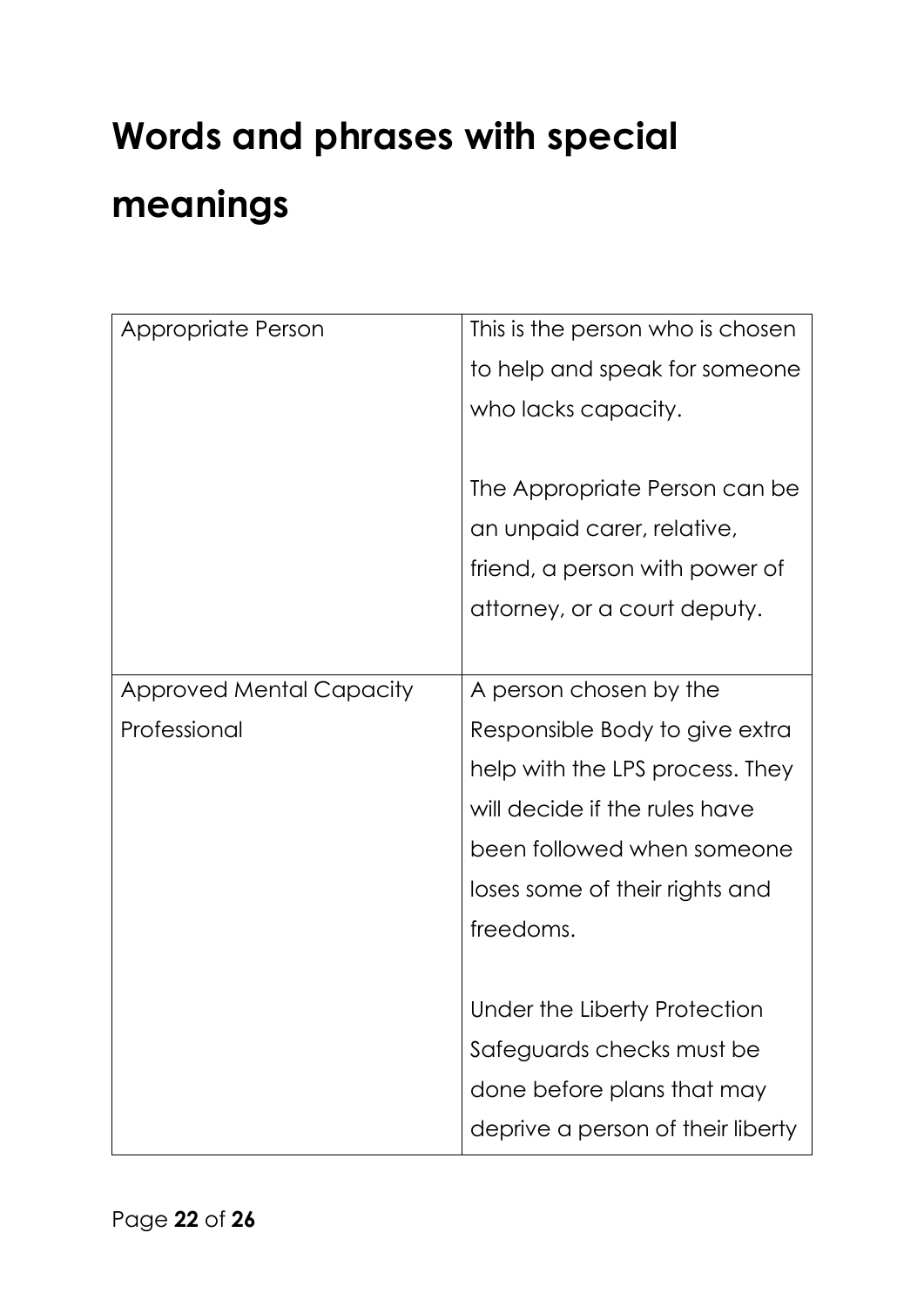|                           | can be authorised. Sometimes         |
|---------------------------|--------------------------------------|
|                           | (for example – if the person         |
|                           | lives in an independent              |
|                           | hospital or who does not agree       |
|                           | with the plans being put in          |
|                           | place) this check will be            |
|                           | carried out by an Approved           |
|                           | <b>Mental Capacity Professional.</b> |
|                           |                                      |
| Assessments               | Assessments means checks.            |
| (see also Determinations) | Determinations means                 |
|                           | decisions.                           |
|                           |                                      |
|                           | There are 3 assessments in the       |
|                           | LPS process and a                    |
|                           | determination is made for            |
|                           | each one.                            |
|                           |                                      |
|                           | Assessments are checks by            |
|                           | professionals that are needed        |
|                           | to indicate if someone may           |
|                           | need their freedom restricted        |
|                           | as part of their care, support or    |
|                           | treatment.                           |
|                           |                                      |
| Authorisation             | Where the Responsible Body           |
|                           | agrees that someone can              |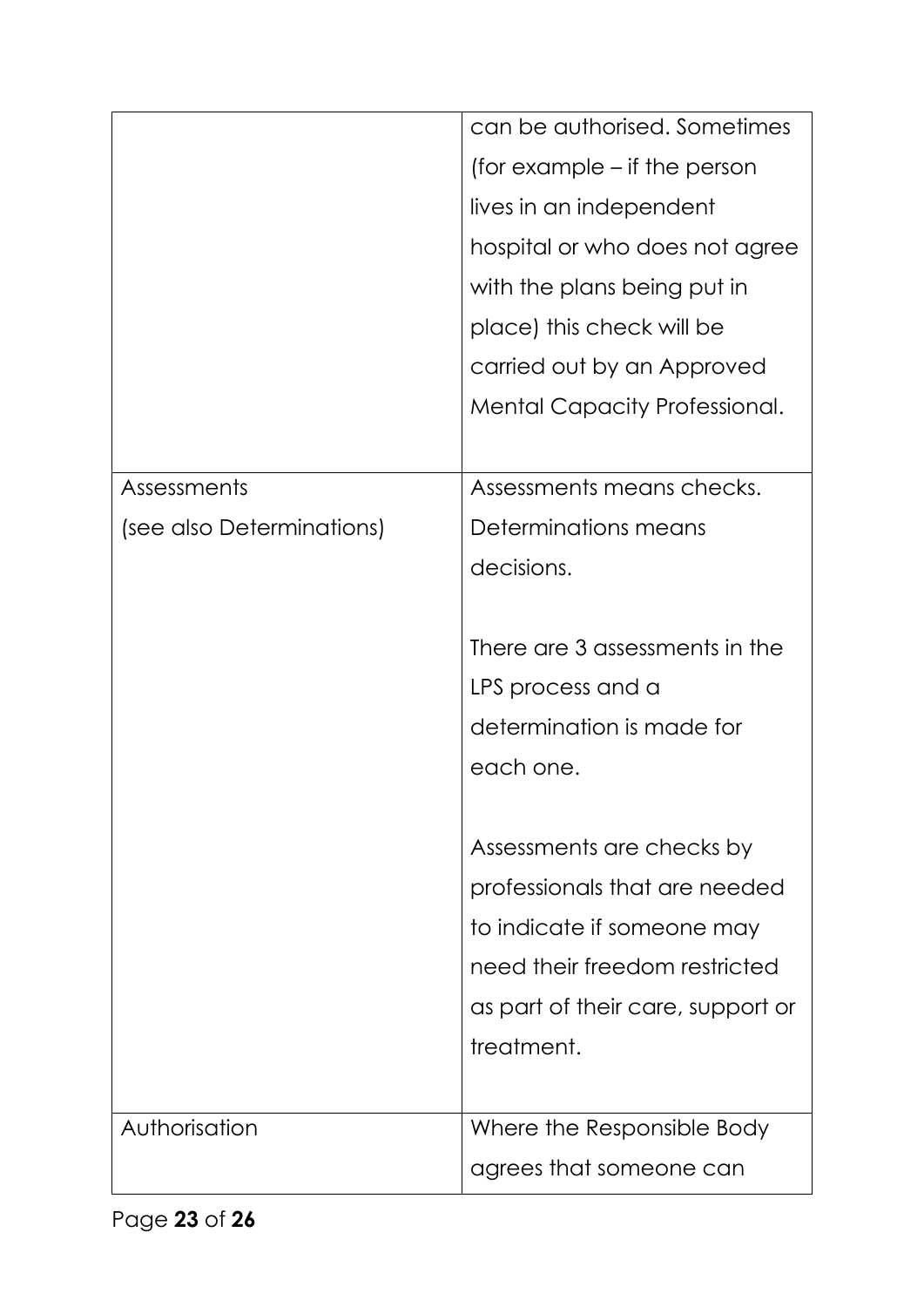|                             | have their freedom restricted     |
|-----------------------------|-----------------------------------|
|                             | as part of their care, support or |
|                             | treatment.                        |
| Best interests assessor     | Under the current Deprivation     |
|                             | of Liberty Safeguards, the        |
|                             | person who writes a report to     |
|                             | tell the Supervisory Body if      |
|                             | someone needs a Deprivation       |
|                             | of Liberty Safeguards             |
|                             | Authorisation.                    |
|                             |                                   |
| Capacity                    | Capacity or Mental Capacity is    |
|                             | the ability to make certain       |
|                             | decisions for yourself.           |
| <b>Determinations</b>       | Assessments means checks.         |
| (see Assessments)           | Determinations means              |
|                             | decisions.                        |
|                             |                                   |
|                             | A determination is a decision     |
|                             | by a professional about an        |
|                             | assessment.                       |
| Deprivation of Liberty      | Stopping or limiting someone      |
|                             | from doing things and             |
|                             | restricting their freedom.        |
| Independent Mental Capacity | A person who helps the person     |
| Advocate                    | or the Appropriate Person. They   |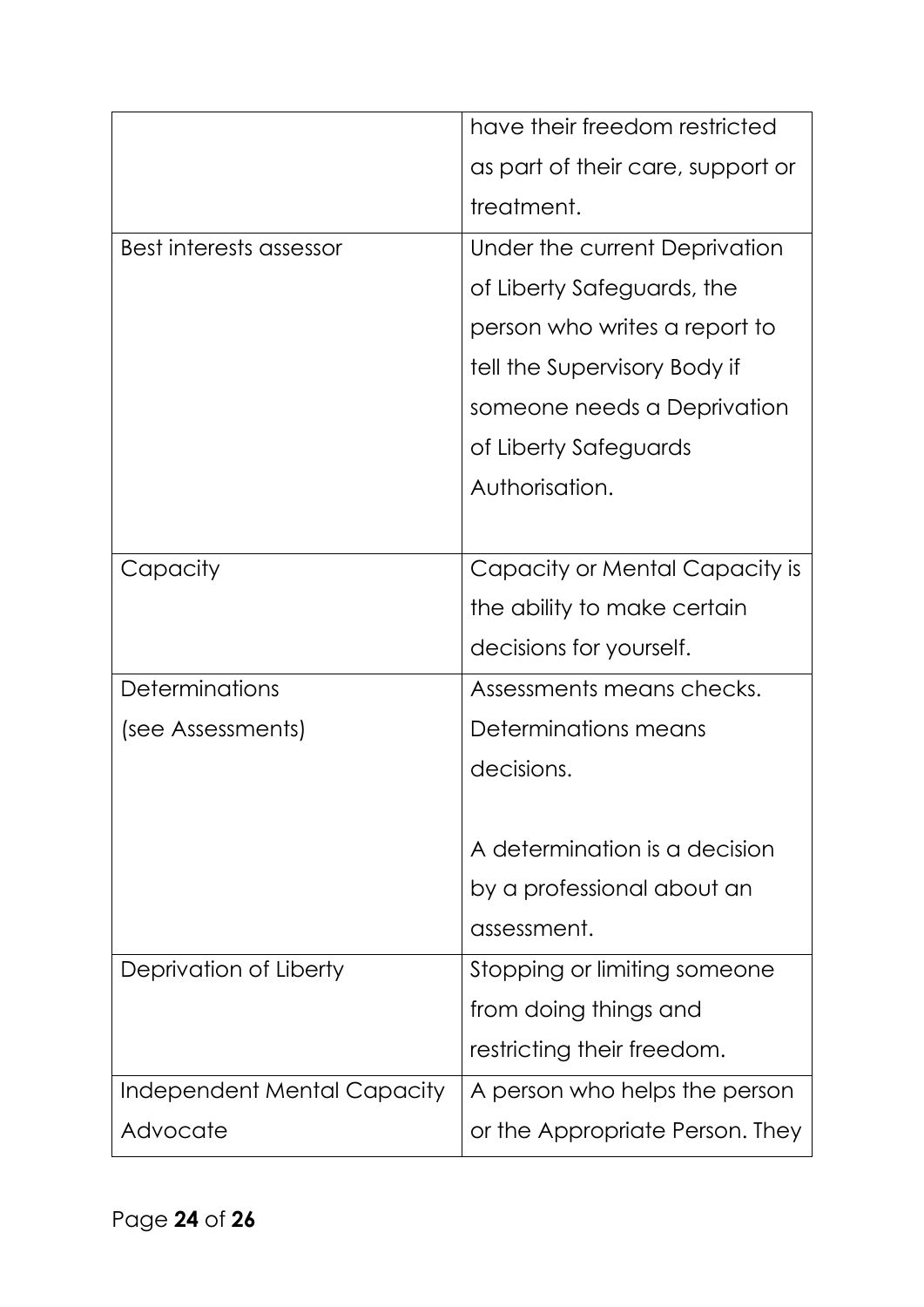|                          | support them to be involved,      |
|--------------------------|-----------------------------------|
|                          | can speak for them and help       |
|                          | them challenge decisions.         |
|                          |                                   |
| Monitoring Body          | The organisations that check      |
|                          | and write reports on how the      |
|                          | LPS process is working.           |
|                          |                                   |
|                          | In Wales, Healthcare              |
|                          | Inspectorate Wales, Care          |
|                          | Inspectorate Wales or Estyn.      |
|                          |                                   |
| Pre-authorisation checks | Checks that must be done to       |
|                          | confirm / agree if plans that     |
|                          | deprive a person of their liberty |
|                          | can be authorised.                |
| Regulations              | A law.                            |
| Responsible Body         | The organisation in the LPS       |
|                          | process that decides about        |
|                          | arrangements for someone          |
|                          | who lacks capacity.               |
|                          |                                   |
|                          | This is either a health board or  |
|                          | local authority in Wales that     |
|                          | authorises if someone's           |
|                          | freedom can be restricted as      |